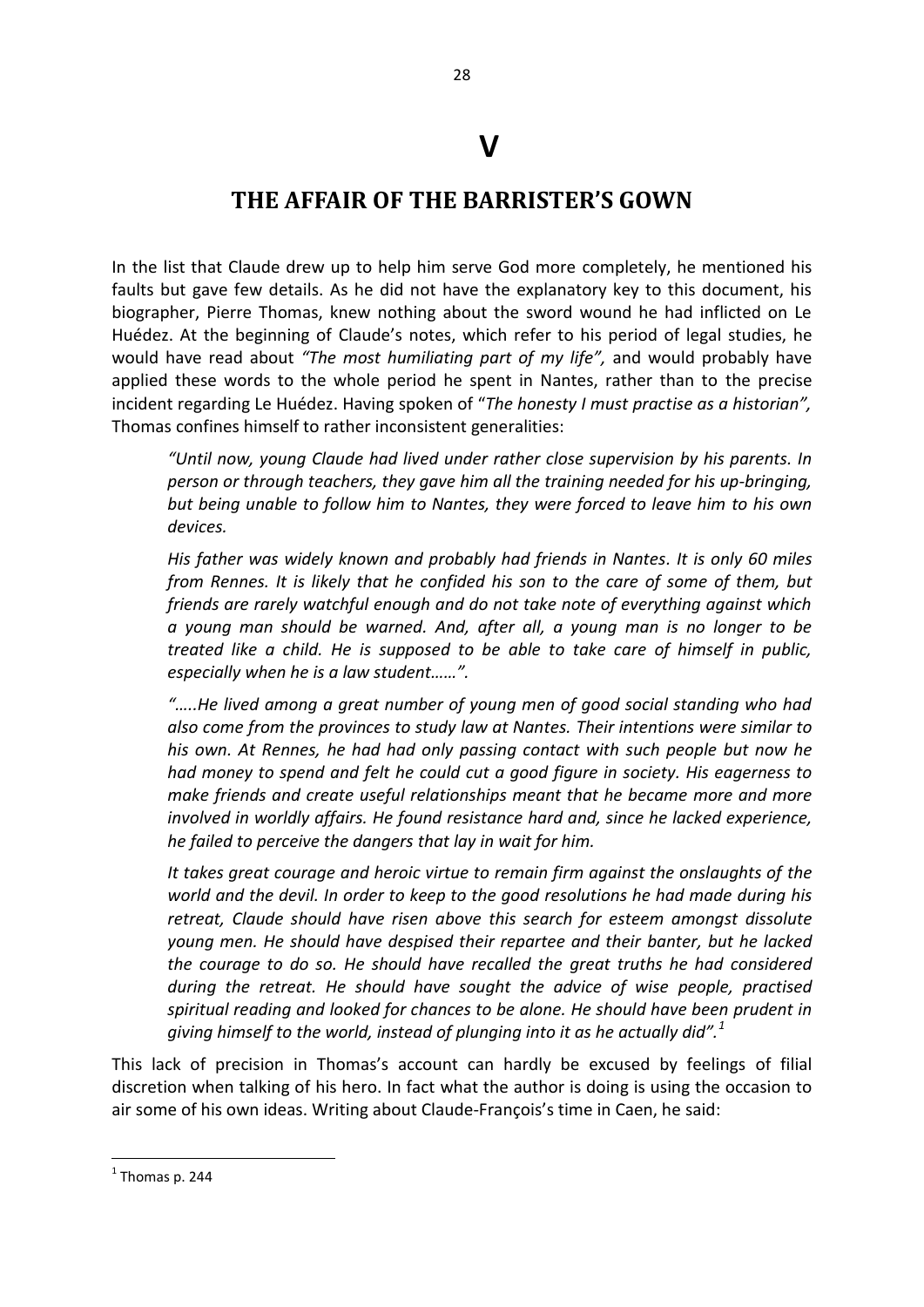*"It does not seem that Claude compromised his morals during the year he spent there. Whether by education or by virtue, he was quite indifferent towards the fair sex. His one preoccupation at this time was to distinguish himself .… It is easy to understand that in order to succeed as well as he did, he could not have wasted his time or spent it in frivolous amusements".<sup>1</sup>*

These lines are more than a little surprising, considering that Claude at this time was no more than 15 years old!

So to arrive at a balanced view of the spiritual life of Claude Poullart during his three years of legal studies, it is best to pass over the assessment of Pierre Thomas. Claude's "*enormous crime*" was not the beginning of a period of general laxity since God was using this time to "*touch*" the young man and "*pierce his heart*". Neither was he without support at Nantes. The Jesuits were running a retreat house in the city and Claude knew the director, Fr. de Rollivaud, very well. From 1688 to 1696, he had been the assistant of Fr. Jégou. He could well have been Claude's spiritual director because we know that he did have one at the time. Most probably, he was also attracted by the Carthusians living in the Saint-Clément quarter of the city, because after he left Nantes, he wondered several times whether he should join these sons of Saint Bruno.

So we will better understand his time spent on the banks of the river Loire if we look at the period that follows - a mixture of great fervour and relative laxity.

Claude returned to Rennes in the summer of 1700, armed with a degree in law. He was 21 years old. He now had to decide what he was going to do with his life. He had said nothing more about his vocation to the priesthood over the last three years, so his parents may have got the idea that he had given it no more thought. In any case, they had certainly not abandoned their dream for him and were still taking steps regarding his future. His father *"had every reason to suppose that his son would restore the former renown of the family. This was why he wanted his son to become a councillor in the Parliament of Brittany. Because patents of nobility were required for this function, he definitely intended to press his claim to the family titles*".<sup>2</sup>

According to Charles Besnard, in his life of Grignion de Montfort, *"His* (Claude's) *mother had so few worries about her son's inclinations that she had already gone to the expense of*  making a barrister's gown for him.<sup>3</sup> But the moment he tried it on, he felt an immediate *distaste for anything to do with law. There was a large mirror in the room and while looking at himself dressed in the gown of Themis<sup>4</sup> , he apparently decided that the important thing* 

**.** 

 $<sup>1</sup>$  Thomas p. 244</sup>

 $<sup>2</sup>$  Thomas p. 249.</sup>

 $3$  The minimum age for becoming a 'Counsellor' was fixed at 25. Like other candidates, Claude Poullart could have sought a dispensation from this regulation, but that was not the problem. Of all the Parliaments in the kingdom, that of Brittany was the most insistent that its members should be of the nobility; the fact that Claude's father was now so deeply involved in commerce would itself eliminate the family from entering Parliament. M. Desplace's ambition was undoubtedly to see his son become a Counsellor, and he was rich enough to follow the example of Ferret du Tymeur who entered the nobility by becoming the secretary of the King. The same man now had two of his sons in Parliament, but in 1700, this possibility did not exist.

 $4$  Themis: the Greek goddess of order, law and custom.